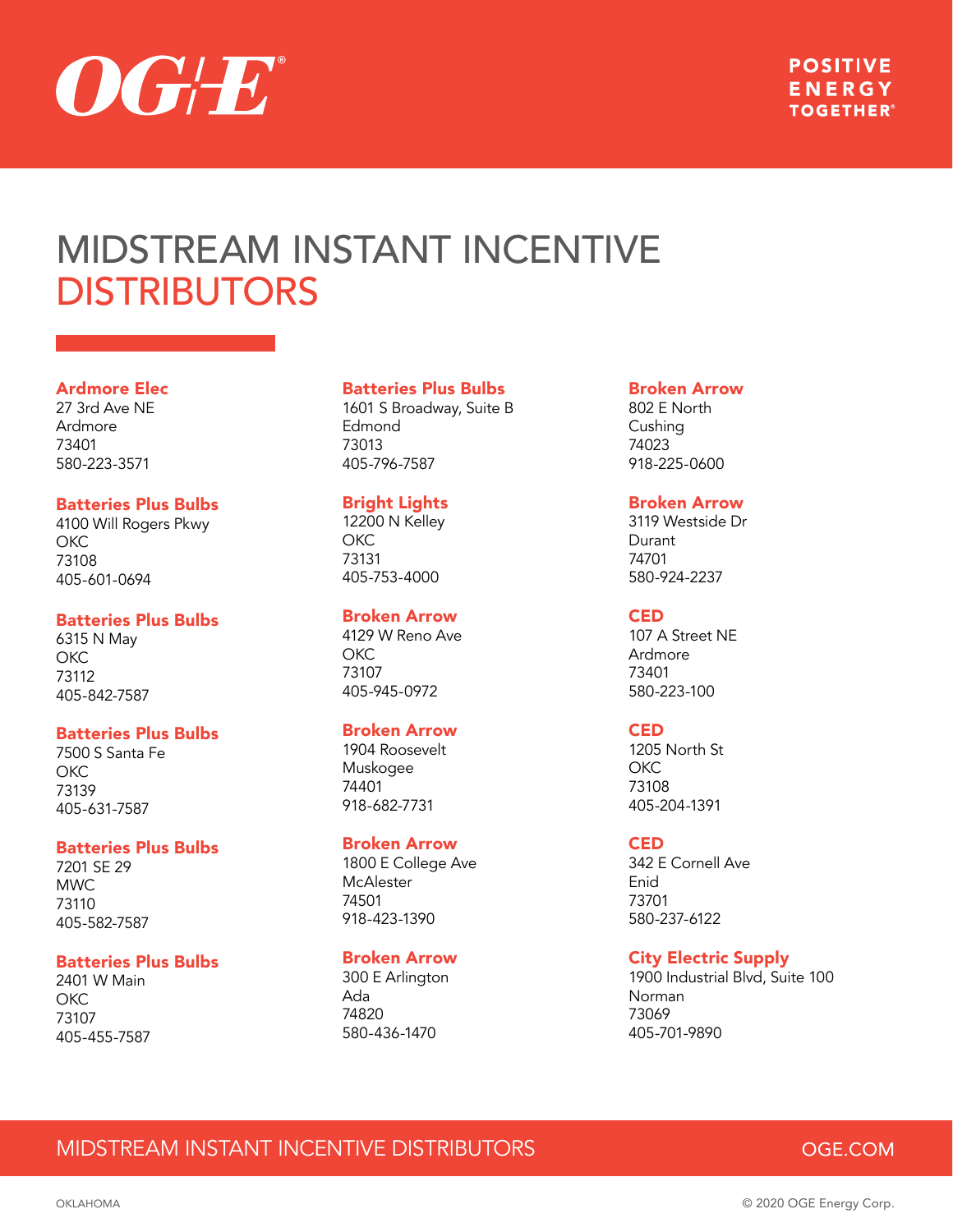

### City Electric Supply

501 NW 27th St Moore 73160 405-759-6211

### City Electric Supply

2830 Global Pkwy MWC 73110 405-622-2226

# City Electric Supply

7700 N Rockwell Ave OKC 73132 405-384-5900

# City Electric Supply

94 W 1st St Edmond 73003 405-697-0050

### Elliott Elec

1300 S May **OKC** 73108 405-896-3723

### Elliott Elec

603 W Independence Shawnee 74804 405-585-0428

# Elliott Elec

308 Centennial Blvd Edmond 73013 405-562-6283

# Elliott Elec

2101 S Eastern Ave Moore 73160 405-759-4139

### Elliott Elec

3507 Van Buren Bypass Enid 73701 580-701-6818

# **EMSCO**

110 W Sheridan Ave OKC 73106 405-235-6331

### Grainger

4314 Will Rogers Pkwy OKC 73108 405-943-9631

### **Grainger**

10707 E Pine St Tulsa 74116 918-836-8631

### HD Supply

11301 Partnership Dr, Suite C OKC 73131 602-373-4574

# Hunzicker Bros

501 N Virignia Ave OKC 73106 405-239-7771

# Hunzicker Bros

4605 B and B Dr Woodward 73801 580-256-9570

### Hunzicker Bros

618 Ayers St Shawnee 74801 405-275-2121

# Hunzicker Bros

810 S Commerce Ardmore 73401 580-223-7500

### Hunzicker Bros

707 E 3rd St **Stillwater** 74074 405-372-0542

# Hunzicker Bros

209 SE H Ave Lawton 73501 580-355-2402

### Hunzicker Bros

108 W Colorado Chickasha 73018 405-222-0758

# Hunzicker Bros

501 NE 122nd St, Suite A **OKC** 73114 405-751-3994

# MIDSTREAM INSTANT INCENTIVE DISTRIBUTORS

# OGE.COM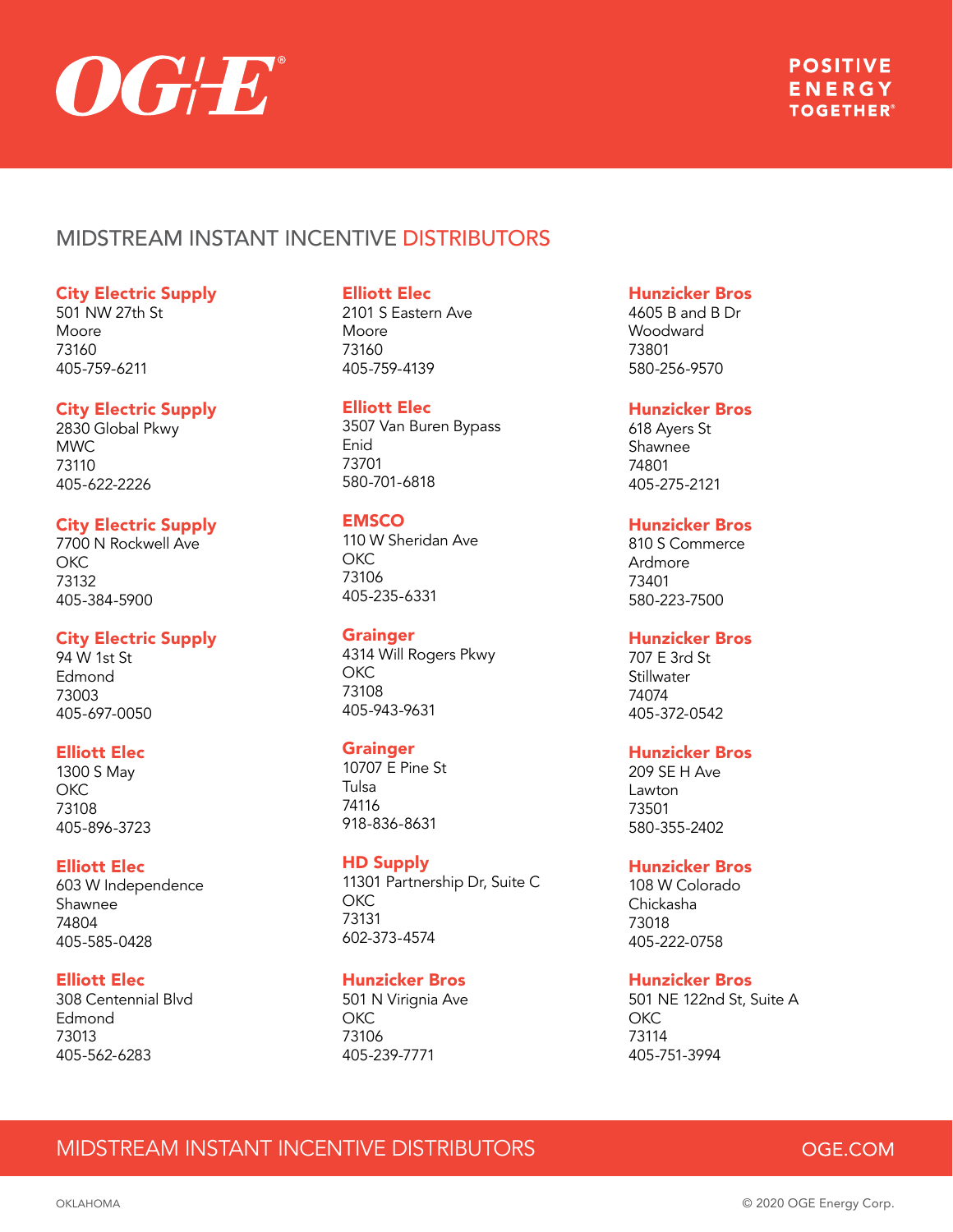

### Kriz Davis

1801 Highway 142 Ardmore 73402 580-226-2280

### Locke Supply

7227 NE 39th Expwy Bethany 73008 405-787-3931

### Locke Supply

2905 NW 36th St OKC 73112 405-946-5569

# Locke Supply

7421 SE 15th St MWC 73110 405-737-3370

# Locke Supply

815 N Broadway Ada 74820 580-332-4346

### Locke Supply

2600 W Reno **OKC** 73102 405-239-7021

# Locke Supply

1500 SW 24th Ave Norman 73072 405-360-8977

### Locke Supply

1009 N Moore Ave Moore 73160 405-799-5855

### Locke Supply

2811 SW 29th OKC 73119 405-628-3664

# Locke Supply

532 Kickapoo Spur Shawnee 74801 405-275-5903

# Locke Supply

315 State ST Edmond 73003 405-340-4213

# Locke Supply

1725 N Van Buren Enid 73703 580-233-0157

### Locke Supply

1725 N Van Buren Enid 73703 580-233-0157

# Locke Supply

2100A W Evergreen Durant 74701 405-672-6737

# Locke Supply

1414 Oklahoma Ave Woodward 73801 580-254-2177

### Locke Supply

901 E 6th **Stillwater** 74074 405-672-6737

# Locke Supply

1500 N 11th St Muskogee 74401 918-683-0400

# Locke Supply

7610 S Kentucky **OKC** 73159 405-632-6925

# Locke Supply

611 N Commerce Ardmore 73401 580-226-5987

# Locke Supply

9 S 4th Yukon 73099 405-354-9656

# Luminous of Oklahoma

7845 N Robinson Ave, Suite E1 **OKC** 73116 405-455-4422

# MIDSTREAM INSTANT INCENTIVE DISTRIBUTORS

# OGE.COM

OKLAHOMA © 2020 OGE Energy Corp.